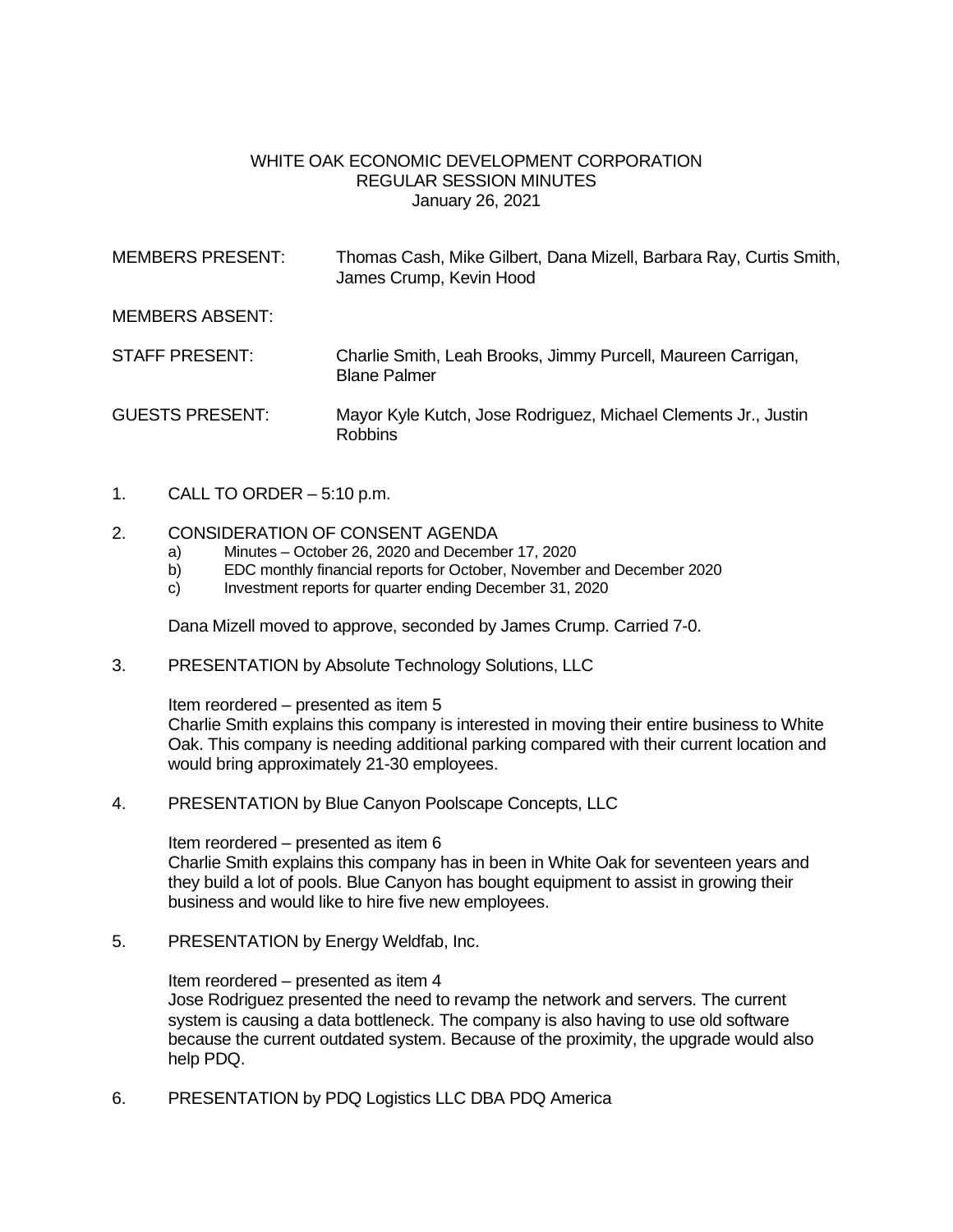## WHITE OAK ECONOMIC DEVELOPMENT MEETING MINUTES January 26, 2021

P a g e | **2**

Item reordered – presented as item 3

PDG presented the current layout of the office space they are using in the Willow Lake area looks more like a call center instead of an office and the current conference room is lacking flexibility. Heavy renovation will be needed and the building as it stands is currently hindering growth. Once the renovation is complete, they believe they will be able to add four new people in two years. They believe their company brings value to the City of White Oak.

7. CONSIDERATION of Cherokee Steel Fabricators Inc. performance agreement

Charlie Smith explains Cherokee Steel contacted him regarding provisions of their performance agreement because of a concern with the current economic climate and would like to add a contingency stipulation as well as reducing the agreement to 19 employees and a two-year agreement.

Dana Mizell moved to approve, seconded by Barbara Ray. Carried 7-0.

- 8. EXECUTIVE SESSION Pursuant to Government Code §551.087 for deliberation regarding economic development negotiations with the following
	- a) Absolute Technology Solutions, LLC
	- b) Blue Canyon Poolscape Concepts, LLC
	- c) Energy Weldfab, Inc.
	- d) PDQ Logistics LLC DBA PDQ America

The board recessed into executive session at 5:20 p.m.

- 9. RECONVENE INTO OPEN SESSION and take any action necessary regarding
	- a) Absolute Technology Solutions, LLC
	- b) Blue Canyon Poolscape Concepts, LLC
	- c) Energy Weldfab, Inc.<br>d) PDQ Logistics LLC D
	- PDQ Logistics LLC DBA PDQ America

The board reconvened into open session at 6:00 p.m.

a) Tabled to allow company to return and present

b) James Crump moved to award a \$25,000 grant for equipment, seconded by Curtis Smith. Carried 7-0.

c) Barbara Ray moved to award a \$75,000 grant, seconded by Dana Mizell. Carried 7-0. d) Kevin Hood moved to award a \$50,000 grant, seconded by James Crump. Carried 7-0.

#### 10. STAFF REPORTS & UPDATES

Director Smith advised the financial audit has been completed, went well and should be ready for the board at the next meeting

11. ADJOURNMENT